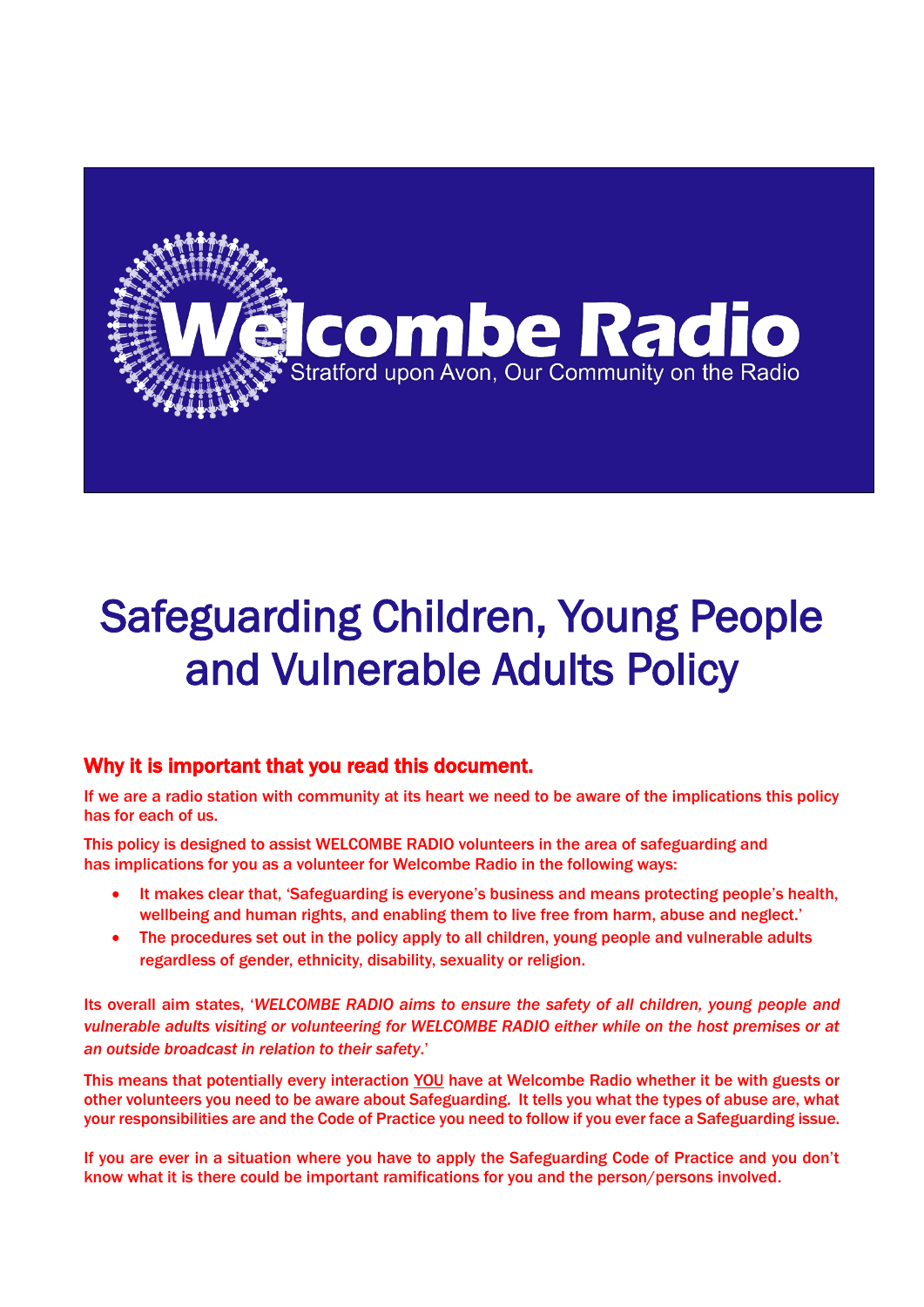# **Table of Contents**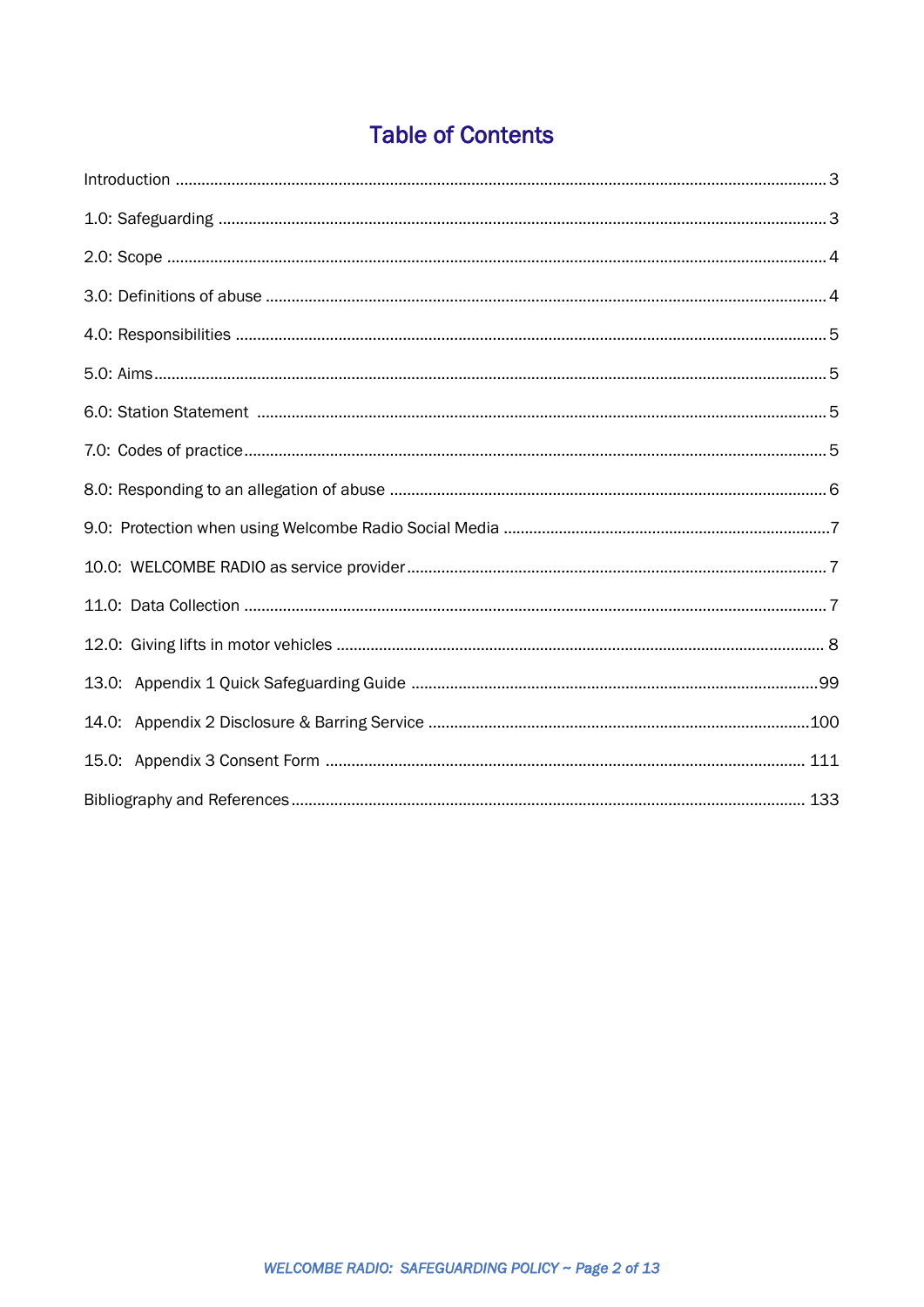# <span id="page-2-0"></span>Introduction:

WELCOMBE RADIO is a voluntary organisation whose volunteers donate their time and skills. Our volunteers are expected to adhere to all governance related policies which are based on statutory requirements and general good practice.

Including information from Stratford-on-Avon District Council who are part of Warwickshire County Council's MASH (Multi-Agency Safeguarding Hub), Warwickshire Safeguarding Children's Board Strategy and West Midlands Safeguarding Policy for Adults with Care and Support Needs, Version 2, September 2017. 1.

Both OFCOM Guidance Notes Section One: 'Protecting Under 18s' 2. and the BBC's Child Protection and Safeguarding Policy (2017)<sup>3.</sup> have been used as references.

# <span id="page-2-1"></span>1.00: Safeguarding

Safeguarding is everyone's business and means protecting people's health, wellbeing and human rights, and enabling them to live free from harm, abuse and neglect.<sup>4.</sup>

#### 1.01: Safeguarding children and promoting their welfare includes

- Protecting them from maltreatment or things that are bad for their health or development.
- Making sure they experience safe practice with Welcombe Radio.

#### 1.02: Safeguarding adults includes

- Protecting their rights to live in safety, free from abuse and neglect.
- People and organisations working together to prevent the risk of abuse or neglect, and to stop them from happening.
- Making sure people's wellbeing is promoted, taking their views, wishes, feelings and beliefs into account.

#### 1.03: Part of the WELCOMBE RADIO ethos is to welcome all age groups to be volunteers, guests or visiting others.

- 1. WELCOMBE RADIO is committed to protecting children, young people and vulnerable adults.
- 2. WELCOMBE RADIO is committed to taking all reasonable steps to ensure all volunteers, guests and visiting others to the studio in Foundation House, 144 Masons Road, Stratford-upon-Avon, CV37 9NF are supported in a safe, danger-free environment that promotes the welfare of children, young people and vulnerable adults.
- 3. WELCOMBE RADIO will report to, and/or seek advice from, the appropriate statutory organisations if a safeguarding issue is raised or suspected.

#### 1.04: This Policy is concerned with the protection of all children, young people and vulnerable adults defined as,

- Children and young people being less than eighteen years of age.
- Vulnerable adults as adults that because of illness, disability or condition may be unable to protect themselves from abuse. Vulnerable adults may be certain older people, people with learning disabilities, physically disabled people, people with mental ill-health or those with a short or longterm illness.<sup>5</sup>

#### 1.05: This Policy is designed to assist WELCOMBE RADIO volunteers to,

- Prevent abuse of children, young people and vulnerable adults.
- Respond to disclosure or observation of potential cases of abuse.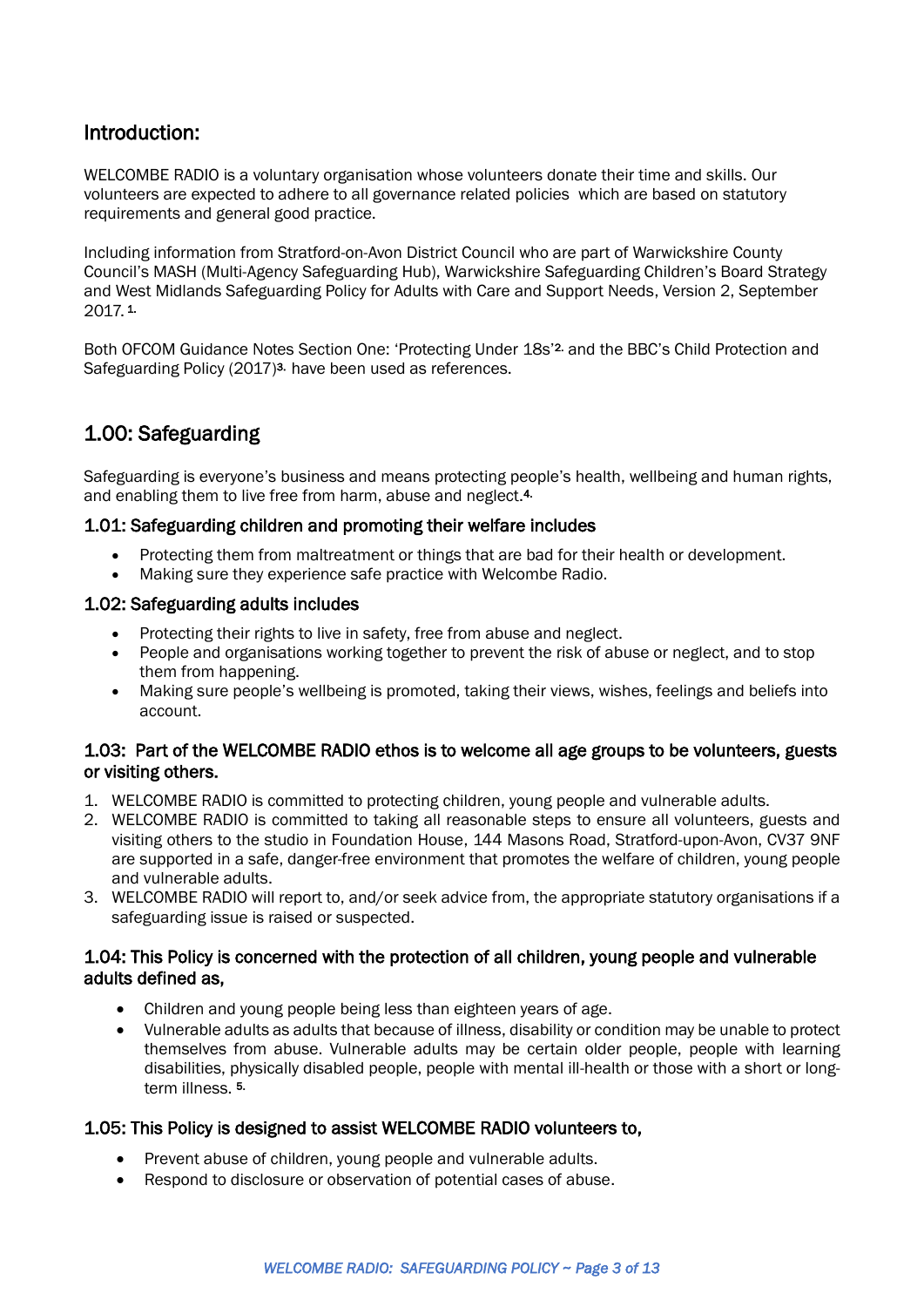- Give guidance on protecting children and vulnerable adults while with Welcombe Radio.
- Support our volunteers to ensure the regulations are adhered to.

#### 1.06: The Policy will,

- Provide guidance on how to help safeguard children, young people and vulnerable adults from abuse and/or exploitation whilst on the premises that houses the WELCOMBE RADIO studio or taking part in outside broadcasting or interviewing.
- Provide guidance on how to respond quickly and sensitively to suspicions or disclosed incidents of abuse.
- Provide a process for volunteers who have issues of concern in respect to suspected, disclosed or observed abuse.
- Increase awareness of issues concerning the abuse of children, young people and vulnerable adults within the sphere of WELCOMBE RADIO broadcasting.
- Publish information that volunteers need to ensure they are conforming to the requirements.

NB: Non-adherence to this Policy could lead to the volunteer being asked to leave WELCOMBE RADIO and, if necessary, being reported to the relevant authority.

WELCOMBE RADIO is a licence holder of Foundation House, 144 Masons Road, Stratford-upon-Avon CV37 9NF as owned by Stratford Town Trust. WELCOMBE RADIO is required to comply with the Stratford Town Trust Licence and their checklist. This includes a duty of care that no child, less than eighteen years of age nor vulnerable adult can be left unattended. A 'responsible adult' must accompany them. These requirements are to be adhered to at all time. This is now seen as good practice for all organisations.<sup>6.</sup> A guide can be found in Appendix 1 and on the notice board in the Welcombe Radio studio.

#### <span id="page-3-0"></span>2.00: Scope

The policy and procedures set out in this Policy apply to all children, young people and vulnerable adults regardless of gender, ethnicity, disability, sexuality or religion.

All adult volunteers will receive a copy of the Policy which will form part of their induction and training. The Policy will also be posted on our website: www.welcomberadio.co.uk. All volunteers will also be required to sign to accept the terms and conditions for volunteering for WELCOMBE RADIO before commencing activities with us.

The Policy applies across the range of voluntary work for WELCOMBE RADIO and our guests. All WELCOMBE RADIO volunteers will be required to be assessed by the Disclosure and Barring Service (DBS; see Appendix 2) check as soon as possible when commencing volunteering. Each volunteer will be required to contribute nine pounds twenty pence (£9.20) to allow this to be done. Continuation for volunteering will depend on the results of the DBS check.

# <span id="page-3-1"></span>3.00: Definitions of abuse

Can include all, many or one of the following,

- physical
- emotional
- neglect
- sexual
- institutional
- verbal
- bullying, including cyberbullying

Children and young adults, and vulnerable adults are defined in Section 1, Safeguarding.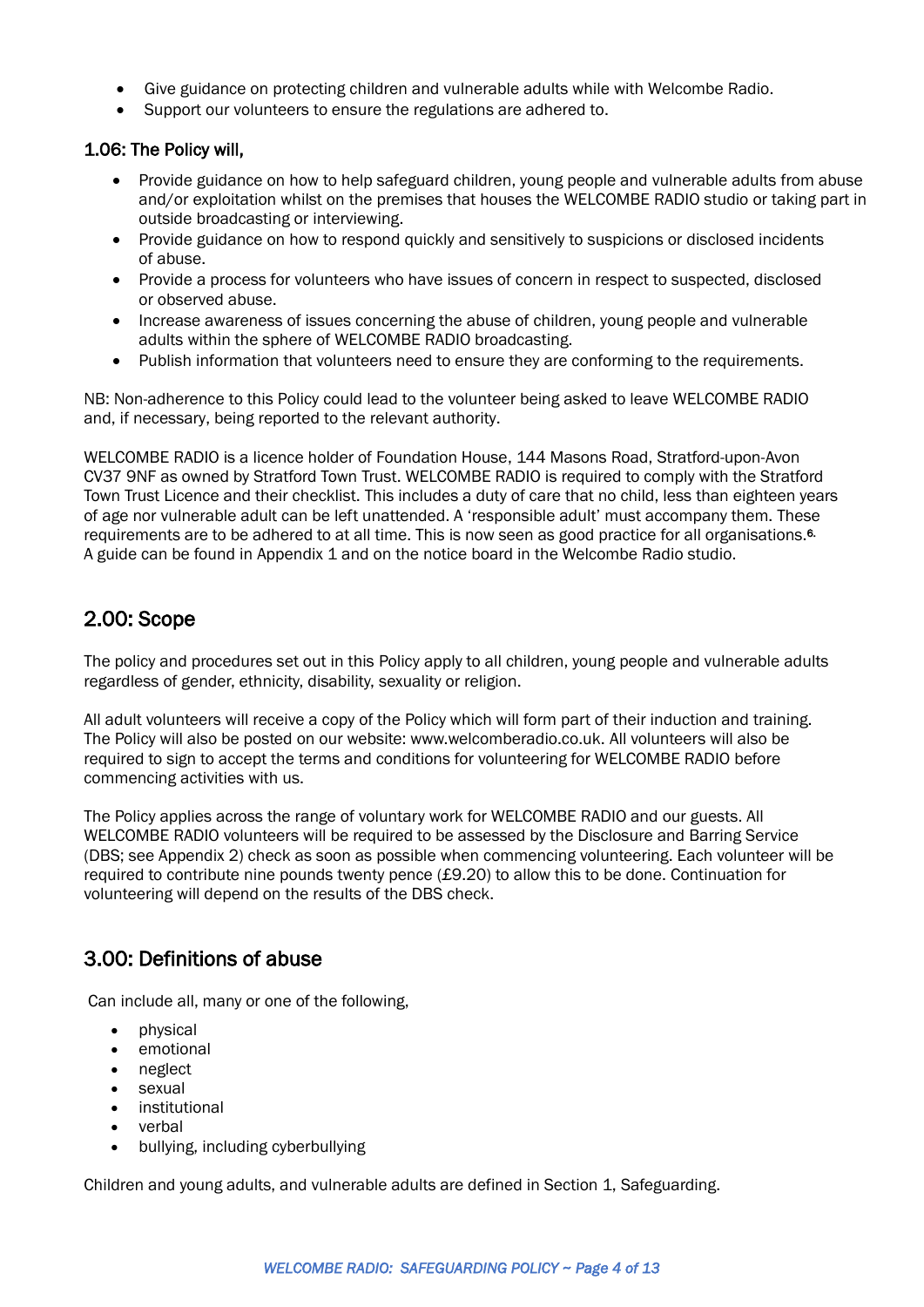Although this Policy is specific to these groups of people, WELCOMBE RADIO is not tolerant of behaviour defined as abuse of any people of any age, group, gender, ethnicity, disability, sexuality or religion.(7)

# <span id="page-4-0"></span>4.00: Responsibilities

WELCOMBE RADIO values its volunteer presenters and their guests and expects them to be treated in a respectful manner. Accordingly, all have a responsibility to treat others with dignity and respect.<sup>(7)</sup>

WELCOMBE RADIO recognises and supports the Stratford-upon-Avon Council, Warwickshire County Council and West Midlands requirements and guidance in relation to safeguarding children, young people and vulnerable adults, Safeguarding Policy for Adults with Care and Support Needs, Version 2, September 2017.<sup>(1)</sup>

The WELCOMBE RADIO Station Manager is responsible for providing advice and guidance on safeguarding and vulnerable adults, and to ensure the Policy document is kept up-to-date.

Part of the induction to WELCOMBE RADIO of children, young people and vulnerable adults will take into account the access to the internet whilst broadcasting, and where phone-ins, emails or other social media contacts are part of the programme, agreed safeguards with their responsible adult or carer will be agreed on a one-to-one basis.

As part of the 'Volunteering Agreement', all volunteering/broadcasting children, young people or vulnerable adults must, unless their responsible adult is with them all the time at Foundation House, have a signed agreement and two sets of contact details recorded.

In relation to photos, when a child, young person or vulnerable adult becomes a volunteer, and pictures are taken for social media, a consent form should be signed. (Appendix 3)

WELCOMBE RADIO lead on Safeguarding: Peter L Keynton-Hook; contact [plkh.welcomberadio@gmail.com](file:///C:/Users/Graham/AppData/Local/Microsoft/Windows/INetCache/Content.Outlook/IKAXDOAX/plkh.welcomberadio@gmail.com) or 01789 549494. If not available, contact Penny Keynton-Hook, Administrator, via [welcomberadiosua@gmail.com](mailto:welcomberadiosua@gmail.com) or mob: 07714868088

All reported actual or suspected abuse will be reported to Warwickshire County Council's MASH (Multi-Agency Safeguarding Hub) on 01926 414144.

# <span id="page-4-1"></span>5.00: Aims

WELCOMBE RADIO aims to ensure the safety of all children, young people and vulnerable adults visiting or volunteering for WELCOMBE RADIO either while on the host premises or at an outside broadcast in relation to their safety.

#### <span id="page-4-2"></span>6.00: Station Statement

All WELCOMBE RADIO volunteers need to accept and recognise that it is our duty to understand, avoid and report problems which could lead to such people being harmed, and must therefore report any disclosed potential abuse and/or witnessed abuse, to the Station Manager or other WELCOMBE RADIO Team Member. A signature will be required to demonstrate that this is understood.

#### <span id="page-4-3"></span>7.00: Codes of practice

7.01: Children, Young People and Vulnerable Adults – Code of Conduct requires you to,

- Treat all children, young people and vulnerable adults with respect.
- To be an example of good conduct.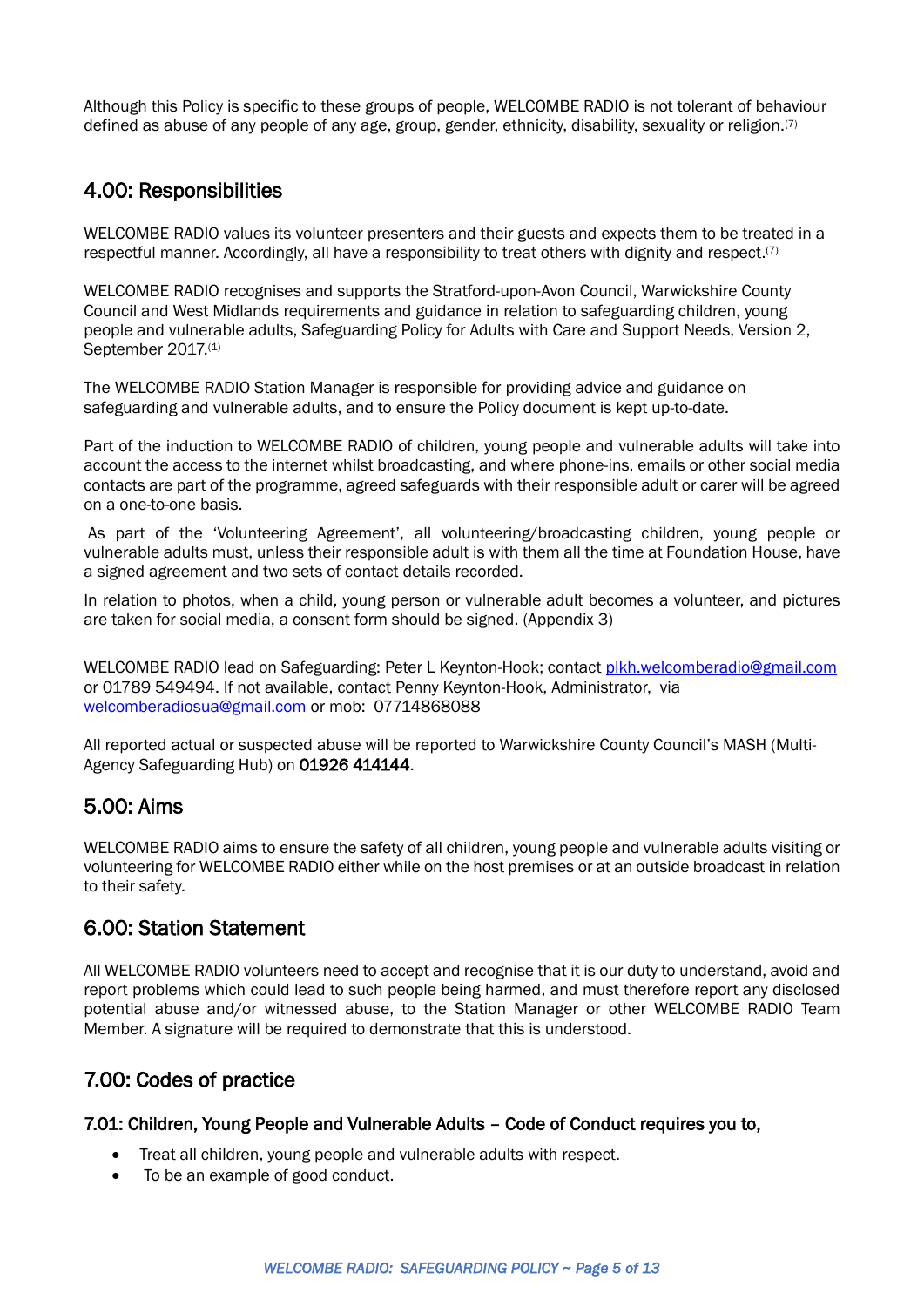- Ensure that whenever possible there is more than one adult present during activities with children, young people and vulnerable adults, or at least that you are within sight or hearing of others when you are alone with a child, young person or vulnerable adult.
- Respect individual rights to personal privacy and encourage everyone involved with WELCOMBE RADIO to feel secure enough to point out attitudes or behaviour they do not like.
- Remember that someone else might misinterpret your actions, no matter how well intentioned they are.
- Be aware that physical contact with a child, young person or vulnerable adult may be misinterpreted.
- Recognise that special caution is required when you are discussing sensitive issues with children, young people and vulnerable adults.
- Operate within WELCOMBE RADIO principles, guidance and its procedures.
- Challenge unacceptable behaviour and report all allegations or suspicions of abuse or bullying.

#### 7.02: A Welcombe Radio Volunteer must not,

- Have inappropriate physical or verbal contact with children or young people or vulnerable adults.
- Allow themselves to be drawn into inappropriate attention-seeking behaviour or make suggestive or derogatory remarks or gestures in front of children or young people.
- Jump to conclusions about others without checking facts.
- Either exaggerate or trivialise child or vulnerable adult abuse issues.
- Show favouritism to any individual.
- Rely on your good name or that of WELCOMBE RADIO to protect you.
- Take a chance when common sense, policy or practice suggests another more prudent approach.

#### 7.03: Supervision of children, young people and vulnerable adults

- Adult supervisors and or responsible adults/carers must be satisfied that those volunteers and adults who undertake studio supervision are fully competent to do so.
- Children young people and vulnerable adults must be supervised at all times, preferably by two or more adults.
- Children, young people and vulnerable adults must not be left unsupervised at the venue.
- Adult supervisors should know at all times where children, young people and vulnerable adults are and what they are doing.

Any activity involving potentially dangerous equipment should have constant responsible adult supervision.

Apparent dangerous behaviour by children, young people and vulnerable adults, is not tolerated, and their lawful responsible adult must be informed immediately.

# <span id="page-5-0"></span>8.00: Responding to an allegation of abuse

- Stay calm.
- Listen carefully to what is said.
- Find an appropriate early opportunity to explain that it is likely that the information will need to be shared with others. Do not promise to keep secrets.
- Allow the child, young person or vulnerable adult to continue at her/his own pace.
- Do not question any child, young person or vulnerable adult. Listen to what they say but do not attempt to initiate your own investigation.
- Reassure the child, young person or vulnerable adult that they have done the right thing in telling you.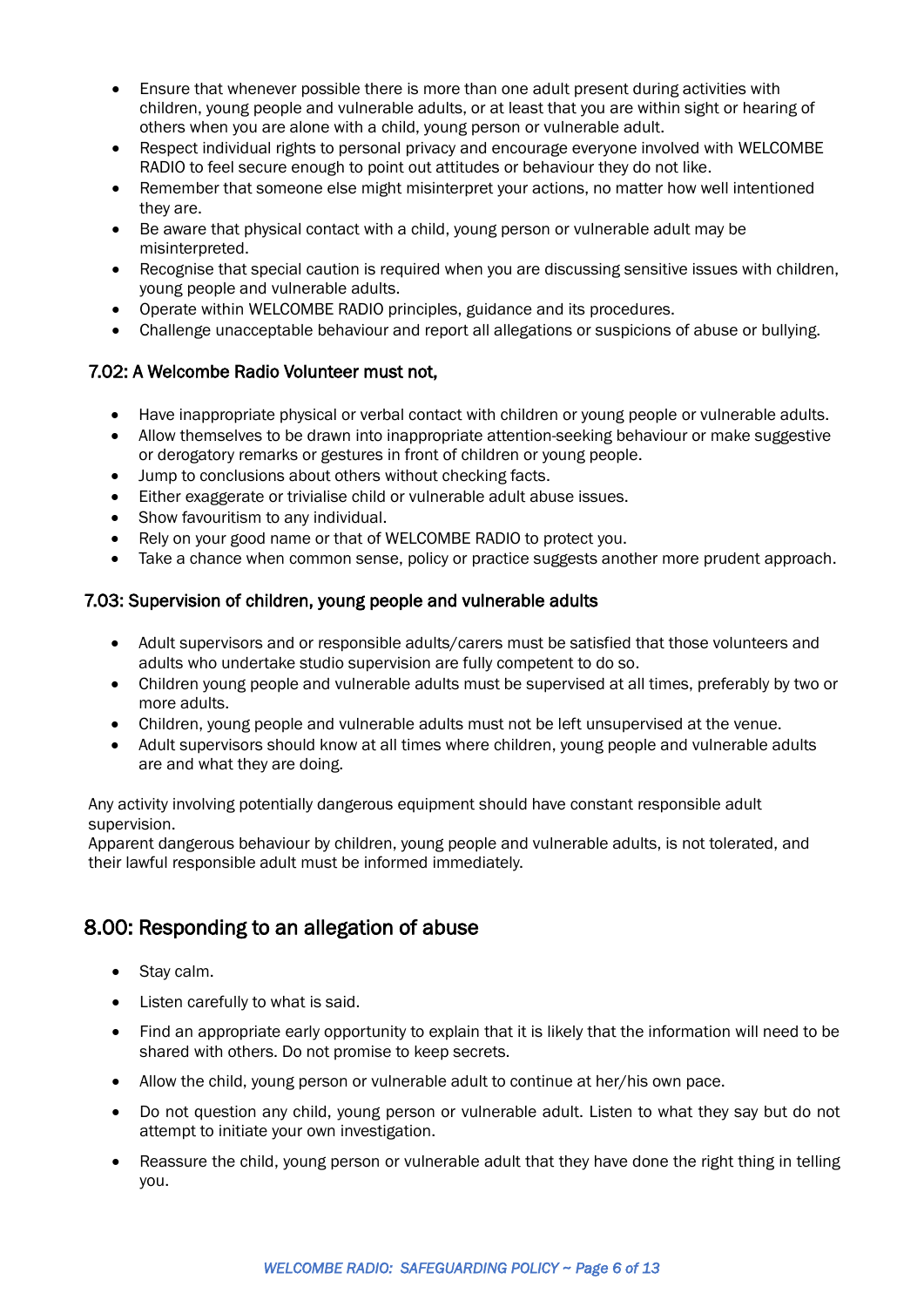- Tell them what you will do next and with whom the information will be shared.
- Record in writing what was said, using the child's, young person's or vulnerable adult's own words as soon as possible after the disclosure — note date, time, any names mentioned, to whom the information was given and ensure that the record is signed and dated.
- Immediately report to the Station Manager (Designated Person) who will contact the Warwickshire County Council's MASH (Multi-Agency Safeguarding Hub) on 01926 414144.

The Designated Person will hold confidential records of any verbal or written reports from volunteers and the referral to the appreciate bodies, including the report of the abuse. These will be made available to the responsible statutory body if required. This will comply with General Data Protection Regulation (GDPR) and any previous and future requirements.

REMEMBER: It is important that everyone in the organisation is aware that the person who first encounters a case of alleged or suspected abuse is NOT responsible for deciding whether abuse has occurred. That is a task for the professional agency responsible for child, young person and vulnerable adult protection.

NOTE: confidentiality cannot be preserved in circumstances where there is an allegation of abuse or other criminal investigation proceedings. This must not deter reporting to the WELCOMBE RADIO Designated Person.

# <span id="page-6-0"></span>9.00: Protection When Using WELCOMBE RADIO Social Media

The best safeguard in protecting children, young people and vulnerable adults online and during phoneins, emails and other WELCOMBE RADIO related social media is adult supervision. WELCOMBE RADIO will monitor and supervise children's, young people's and vulnerable adults' use of the Internet. Filters and mechanisms to block access, such as setting different levels of access, will be explored and agreed.

WELCOMBE RADIO will provide children, young people and vulnerable adults with tips for safeguarding themselves when using the Internet and WELCOMBE RADIO social media as follows:

- Never give out any personal information such as surname, address, telephone number or email address.
- Never arrange a face-to-face meeting with anyone.
- Realise that people can lie over the Internet and may not be who they say they are.
- Become computer literate.
- Never post photographs on the Internet that could identify a young or vulnerable person.
- Immediately exit any chat room or shut down from a site that has obscene or suggestive messages and report it to a supervisor immediately.
- No material should be privately downloaded from the Internet.

# <span id="page-6-1"></span>10.00: WELCOMBE RADIO as service provider

In developing its programmes, WELCOMBE RADIO will seek to ensure access for its presenters wherever practicable, making specific access arrangements for children, young people and vulnerable adults, people with disabilities or learning difficulties, or any other protected characteristic which may apply, such as belief or culture. WELCOMBE RADIO will attempt to ensure that none of its policies discriminate directly or indirectly against children, young people or vulnerable adults or any other person.

# <span id="page-6-2"></span>11.00: Data Collection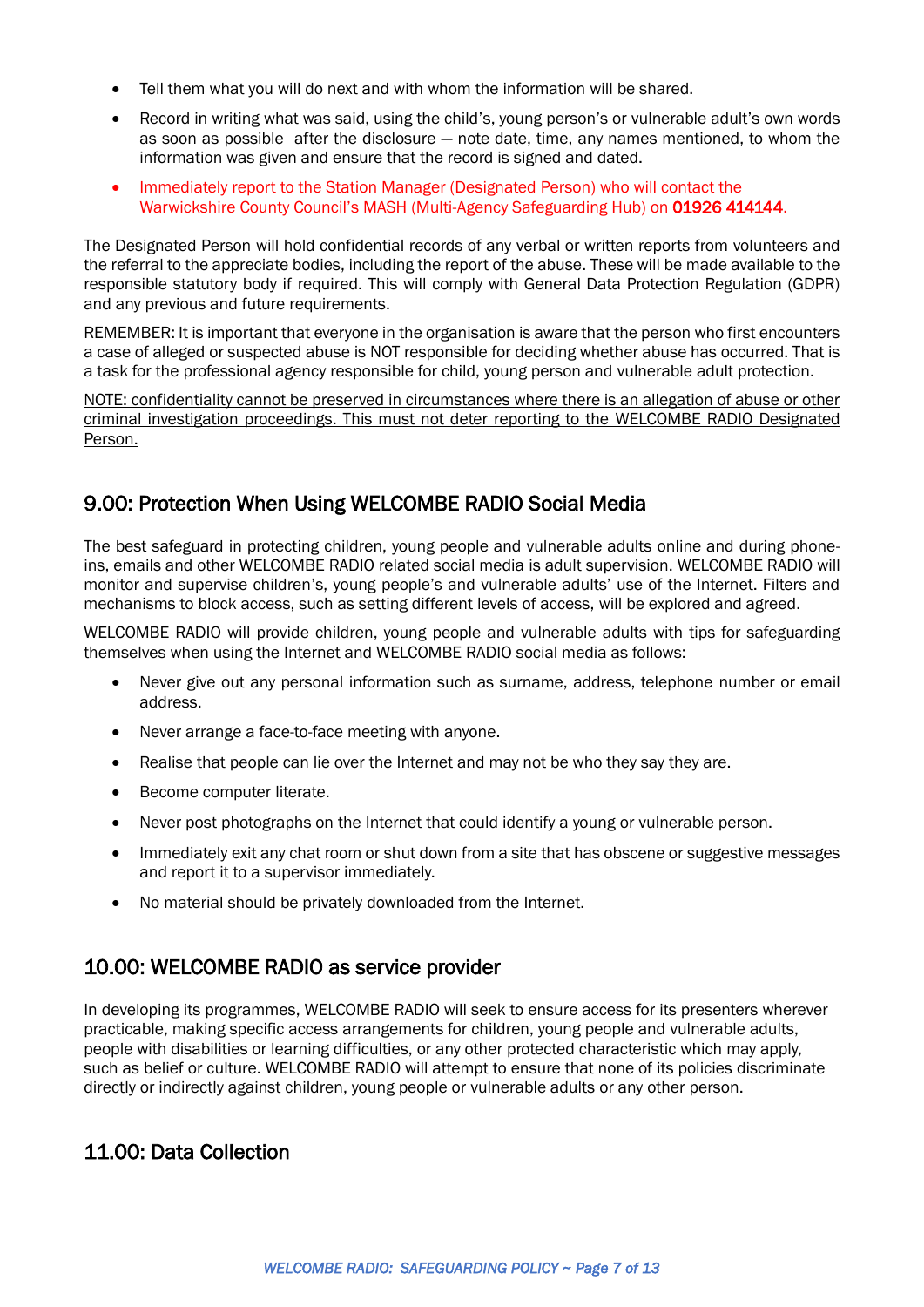WELCOMBE RADIO complies with the requirement of the Data Protection Act 1998 and the May 2018 General Data Protection Regulation. (Regulation (EU) 2016/679) and will be updated to encompass further legislation.

#### 12.00: Giving lifts in motor vehicles

WELCOMBE RADIO will not ask you to give lifts to children and vulnerable adults as part of its business unless permission has been granted by the responsible adult.

This Policy will be reviewed on an ongoing basis and amended in line with new developments in safeguarding practice.

| Date:          |  |  |
|----------------|--|--|
|                |  |  |
|                |  |  |
| Administrator: |  |  |

Bibliography and References:

1.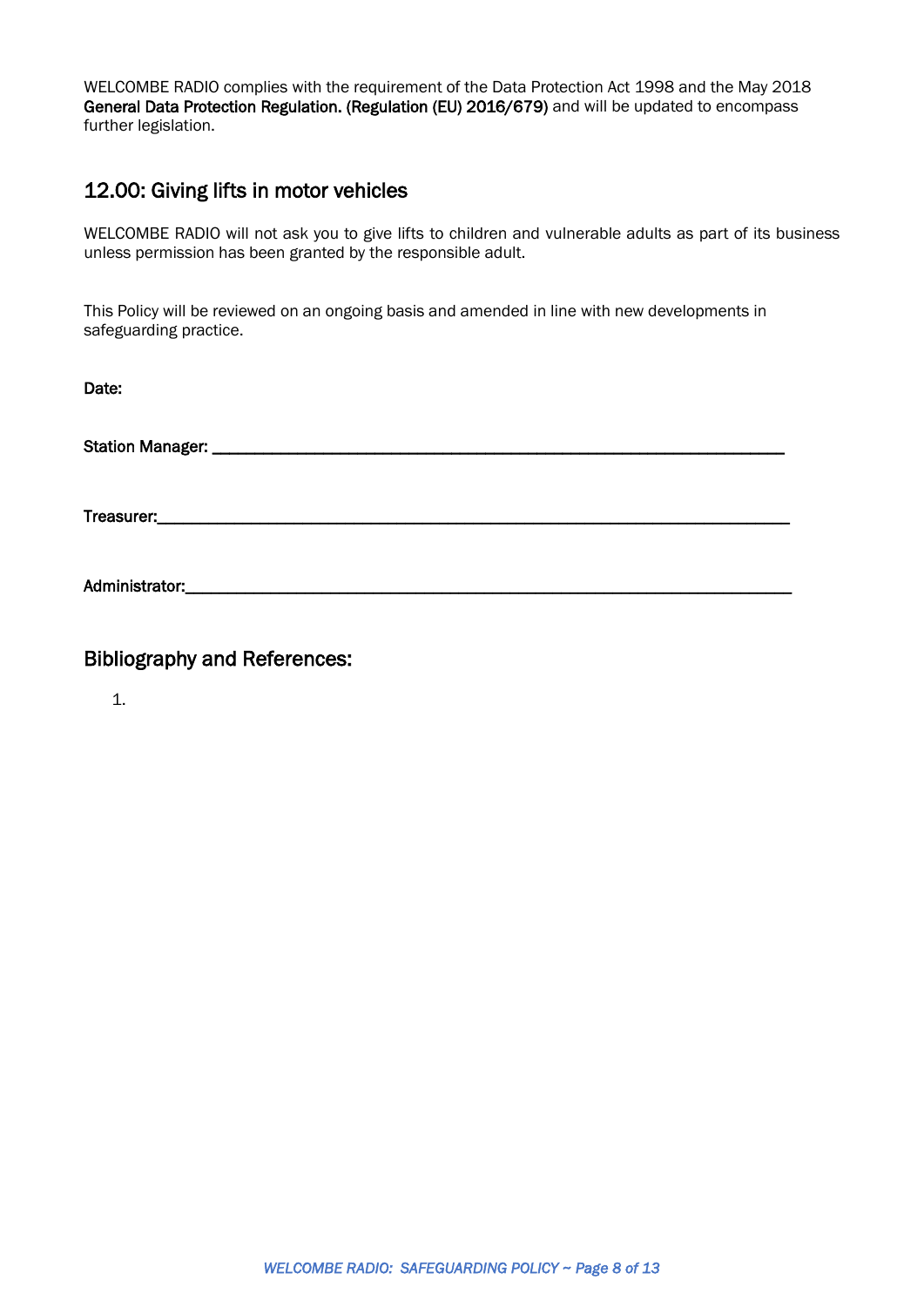<span id="page-8-0"></span>

# Quick Safeguarding Guide

Safeguarding is everyone's business and means protecting people's health, wellbeing and human rights, and enabling them to live free from harm, abuse and neglect. (4)

Safeguarding at WELCOMBE RADIO means:

- all volunteers are DBS checked.
- all volunteers have signed to say that they are aware of this Policy and will abide by the regulatory requirements.
- when working in an open environment, avoid private or unobserved situations and always encourag an open environment, i.e. no secrets.
- treating all children,young people/vulnerable adults equally, and with respect and dignity.
- always putting the welfare of each child, young person or vulnerable adult first, before winning or achieving goals.
- maintaining a safe appropriate and respectiful distance from others within the studio and at outside broadcasts.
- building balanced relationships based on mutual trust which empowers children, young people and vunerable adults to share in the decision-making process.
- keeping up-to-date with the WELCOMBE RADIO policies, procedures, guidleines and news.
- reporting any disclosed or suspected abuse as soon as possible to the Station Manager or Administrator.
- should there be any disclosure of abuse, you do not promise confidentiality but reassure the child, young person or vulnerable adult that they will be supported.

The Station Manager as the Designated Person will report any disclosed or suspected abuse will contact the Warwickshire County Council's MASH (Multi-Agency Safeguarding Hub) on 01926 414144 as soon as possible.

# Station Manager contact details: mobile 0771486088 Or 01789 549494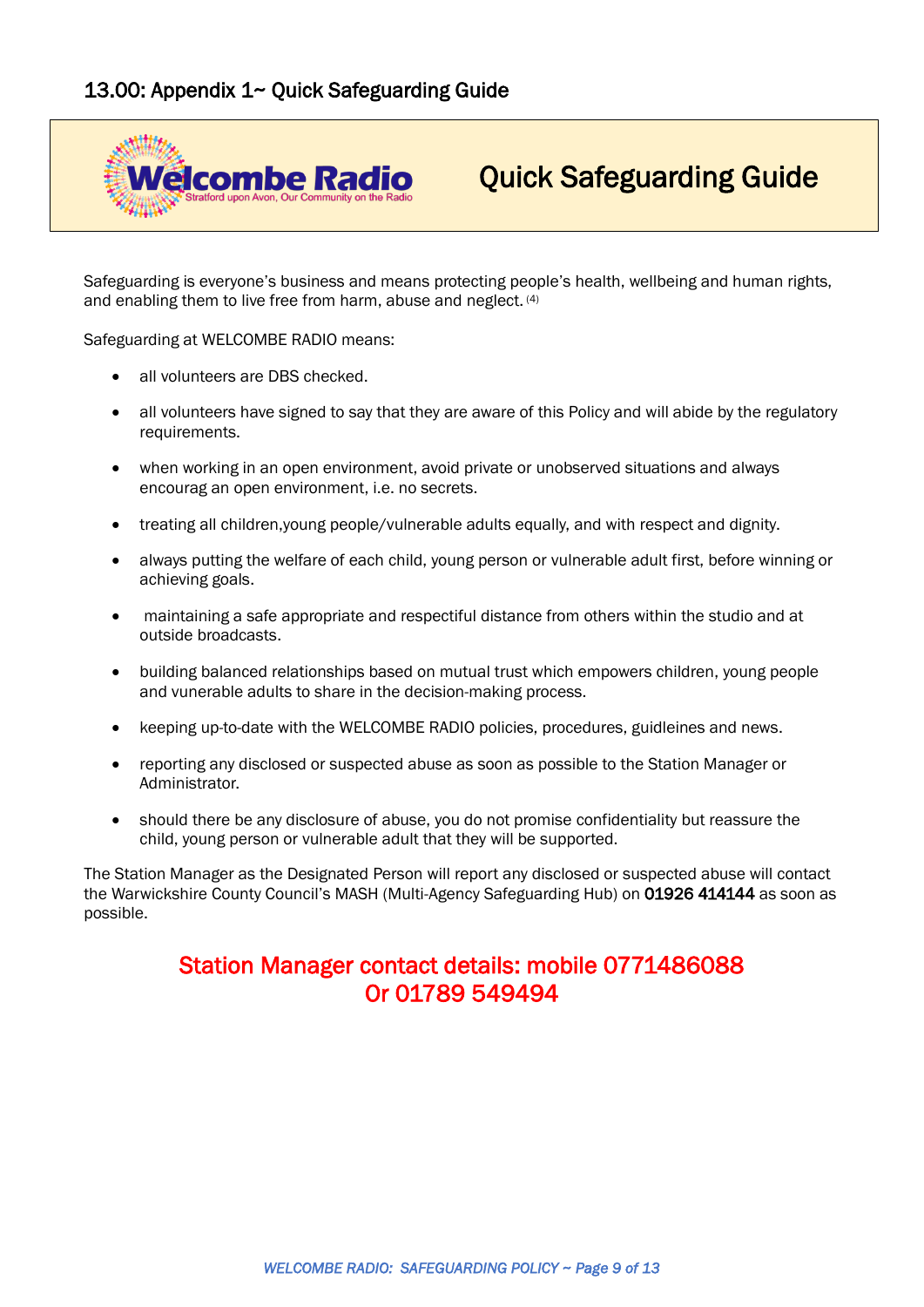# <span id="page-9-0"></span>14.00: Appendix 2~ Disclosure & Barring Service

# Disclosure & Barring Service (DBS)

The Disclosure and Barring Service (DBS) helps employers make safer recruitment decisions and prevents unsuitable people from working with vulnerable groups, including children. It replaces the Criminal Records Bureau (CRB) and Independent Safeguarding Authority (ISA). This was set up in 2012.

WELCOMBE RADIO Station Manager uses UCheck, an online service that you complete yourself at a cost of £9.20. If you have any queries, please speak to Peter Keynton-Hook.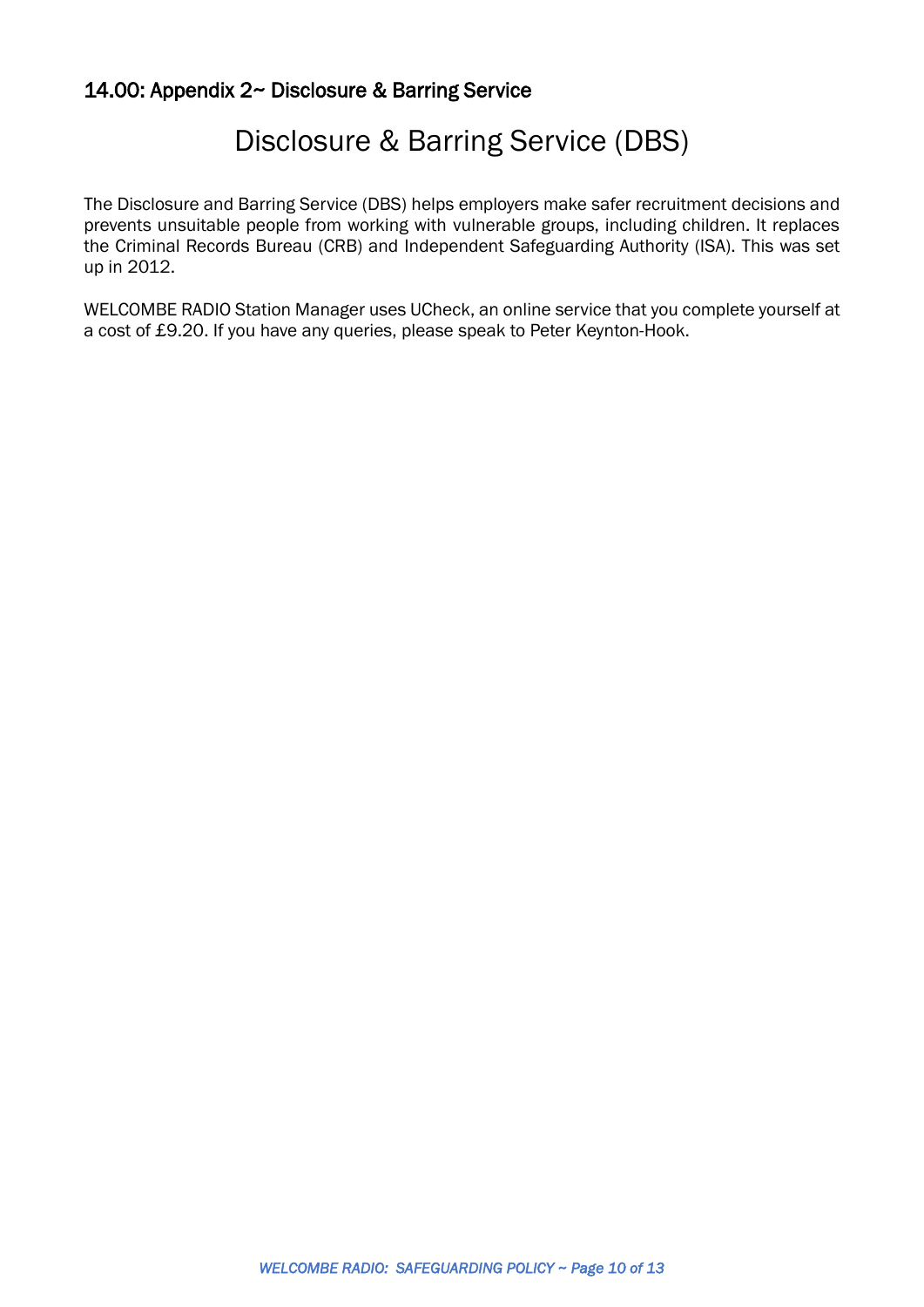# <span id="page-10-0"></span>15.00: Appendix 3 Consent Form



# Consent Form

#### Safeguarding Children and Vulnerable Adults Who Are Involved With Volunteering or Taking Part in WELCOMBE RADIO Activities or Events

As our Safeguarding policy (2018) stats, WELCOMBE RADIO takes the welfare and safety of children and vulnerable adults very seriously. Therefore anyone who is a member of theses groups must have gained permission from their designated 'Responsible Adult' for taking part in any broadcast, volunteering for other roles or being photographed for personal or public use.

In accordance with the Data Protection Act 1998, and General Data Protection Regulation. (Regulation (EU) 2016/679(May 2018) Images and voice recordings may be used on our website or broadcasted recordings may be stored in perpetuity if consent is obtained from 'the' responsible adult.

- 1. If children or vulnerable adults are to be volunteers, written permission is required.
- 2. Children and vulnerable adults may take part in broadcasts if accompanied by their responsible adult, but permission is sort to broadcast and store recordings.
- 3. Written permission must be sort for any photos of children and vulnerable adults for the use by WELCOMBE RADIO on any of our social media.

#### Volunteering: I as designated 'Responsible Adult' give permission for (see below) to volunteer for WELCOMBE RADIO and I understand that said person will abide by any rules and guidance set out by Welcombe Radio

| Print Name of Parent or<br>Child/Vulnerable Adult | Date: |
|---------------------------------------------------|-------|
| Signature of Parent or<br>Child/Vulnerable Adult  |       |
| Print Name of<br>Child/Vulnerable Adult           |       |
| Signature of Station<br>Manager                   |       |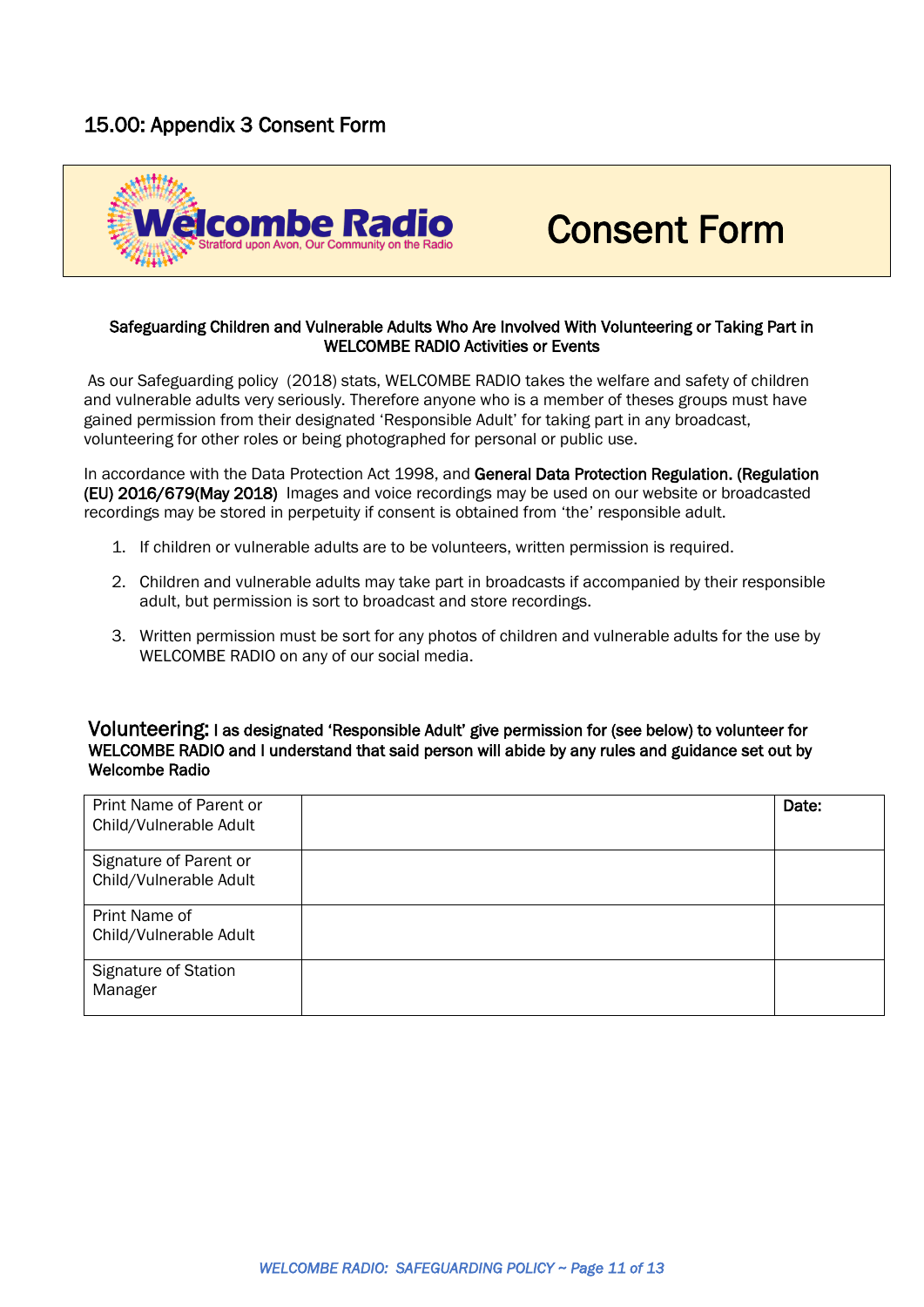#### Safeguarding Children and Vulnerable Adults Who Are Involved With Volunteering or Taking Part in WELCOMBE RADIO Activities or Events

Page 2

Broadcasting: I as designated 'Responsible Adult' give permission for (see below) to volunteer for WELCOMBE RADIO and I understand that said person will abide by any rules and guidance set out by Welcombe Radio

| Print Name of Parent or<br>Child/Vulnerable Adult | Date: |
|---------------------------------------------------|-------|
| Signature of Parent or<br>Child/Vulnerable Adult  |       |
| Print Name of<br>Child/Vulnerable Adult           |       |
| Signature of Station<br>Manager                   |       |

#### Photos/Social Media: I as designated 'Responsible Adult' give permission for (see below) to volunteer for WELCOMBE RADIO and I understand that said person will abide by any rules and guidance set out by Welcombe Radio

| Print Name of Parent or | Date: |
|-------------------------|-------|
| Child/Vulnerable Adult  |       |
| Signature of Parent or  |       |
| Child/Vulnerable Adult  |       |
| Print Name of           |       |
| Child/Vulnerable Adult  |       |
| Signature of Station    |       |
| Manager                 |       |